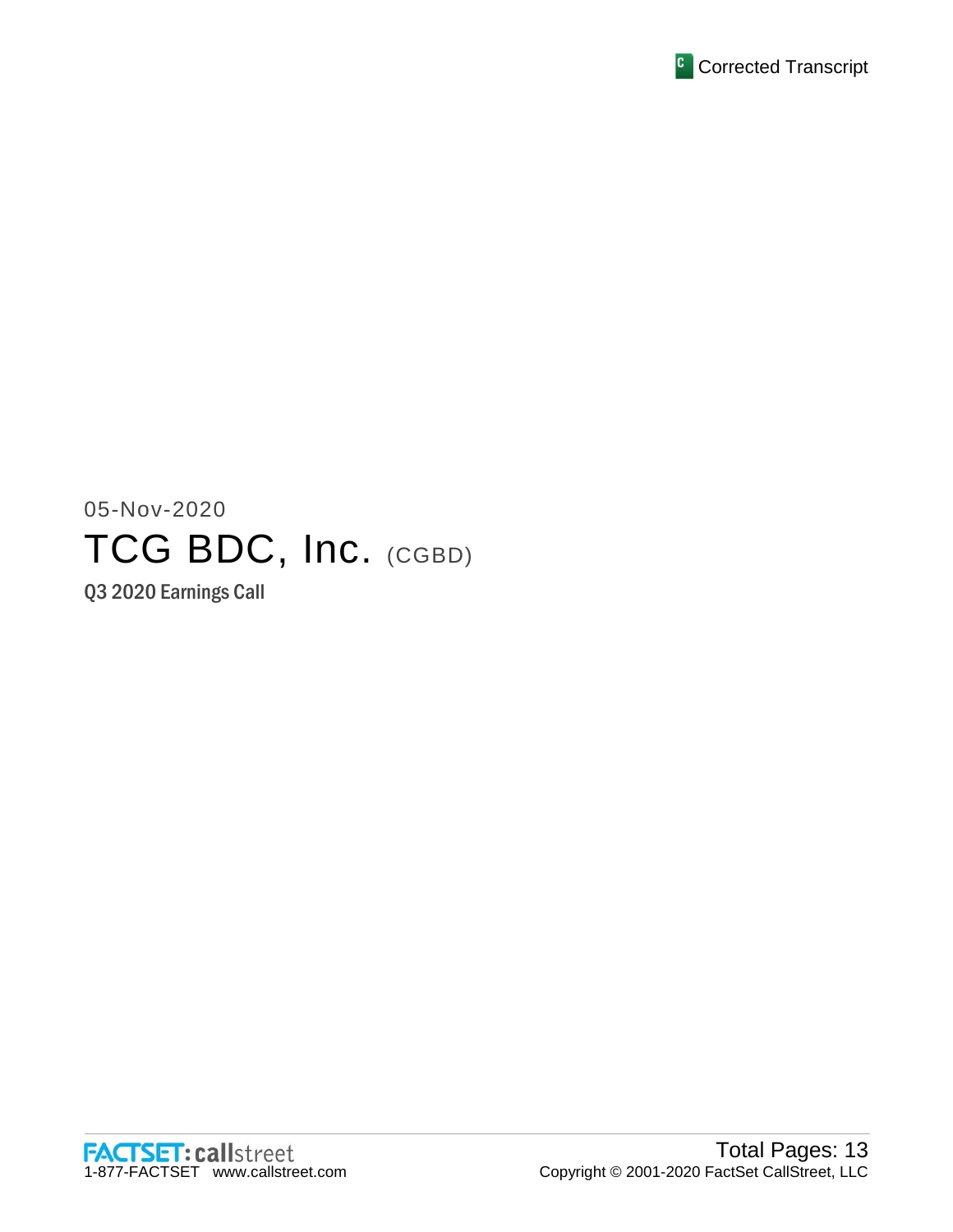# **CORPORATE PARTICIPANTS**

Daniel Harris

Head-Investor Relations, TCG BDC, Inc.

Linda Pace Chief Executive Officer & Director, TCG BDC, Inc. Taylor P. Boswell Chief Investment Officer, TCG BDC, Inc.

Thomas M. Hennigan Chief Financial Officer & Chief Risk Officer, TCG BDC, Inc.

# **OTHER PARTICIPANTS**

Richard Shane Analyst, JPMorgan Securities LLC

Finian O'Shea Analyst, Wells Fargo Securities LLC Paul Johnson Analyst, Keefe, Bruyette & Woods, Inc.

Derek Hewett Analyst, BofA Securities, Inc.

# **MANAGEMENT DISCUSSION SECTION**

**Operator**: Ladies and gentlemen, thank you for standing by and welcome to the TCG BDC, Inc. Third Quarter 2020 Earnings Conference Call. At this time, all participants are in a listen-only mode. After the speaker presentation, there will be a question-and-answer session. [Operator Instructions]

......................................................................................................................................................................................................................................................

......................................................................................................................................................................................................................................................

I would now like to hand the conference to your speaker today, Daniel Harris, Head of Investor Relations. Please go ahead, sir. ......................................................................................................................................................................................................................................................

# Daniel Harris

Head-Investor Relations, TCG BDC, Inc.

Good morning and welcome to TCG BDC's third quarter 2020 earnings call. Last night, we issued an earnings press release and detailed earnings presentation with our quarterly results, a copy of which is available on the TCG BDC Investor Relation website. Following our remarks today, we will hold a question-and-answer session for analysts and institutional investors. This call is being webcast and a replay will be available on our website.

Any forward-looking statements made today do not guarantee future performance, and undue reliance should not be placed on them. These statements are based on current management expectations and involve inherent risks and uncertainties, including those identified in the Risk Factors section of our Annual Report on Form 10-K that could cause actual results to differ materially from those indicated. TCG BDC assumes no obligation to update forward-looking statements at any time.

......................................................................................................................................................................................................................................................

And with that, I'll turn the call over to our Chief Executive Officer, Linda Pace.

## Linda Pace

Chief Executive Officer & Director, TCG BDC, Inc.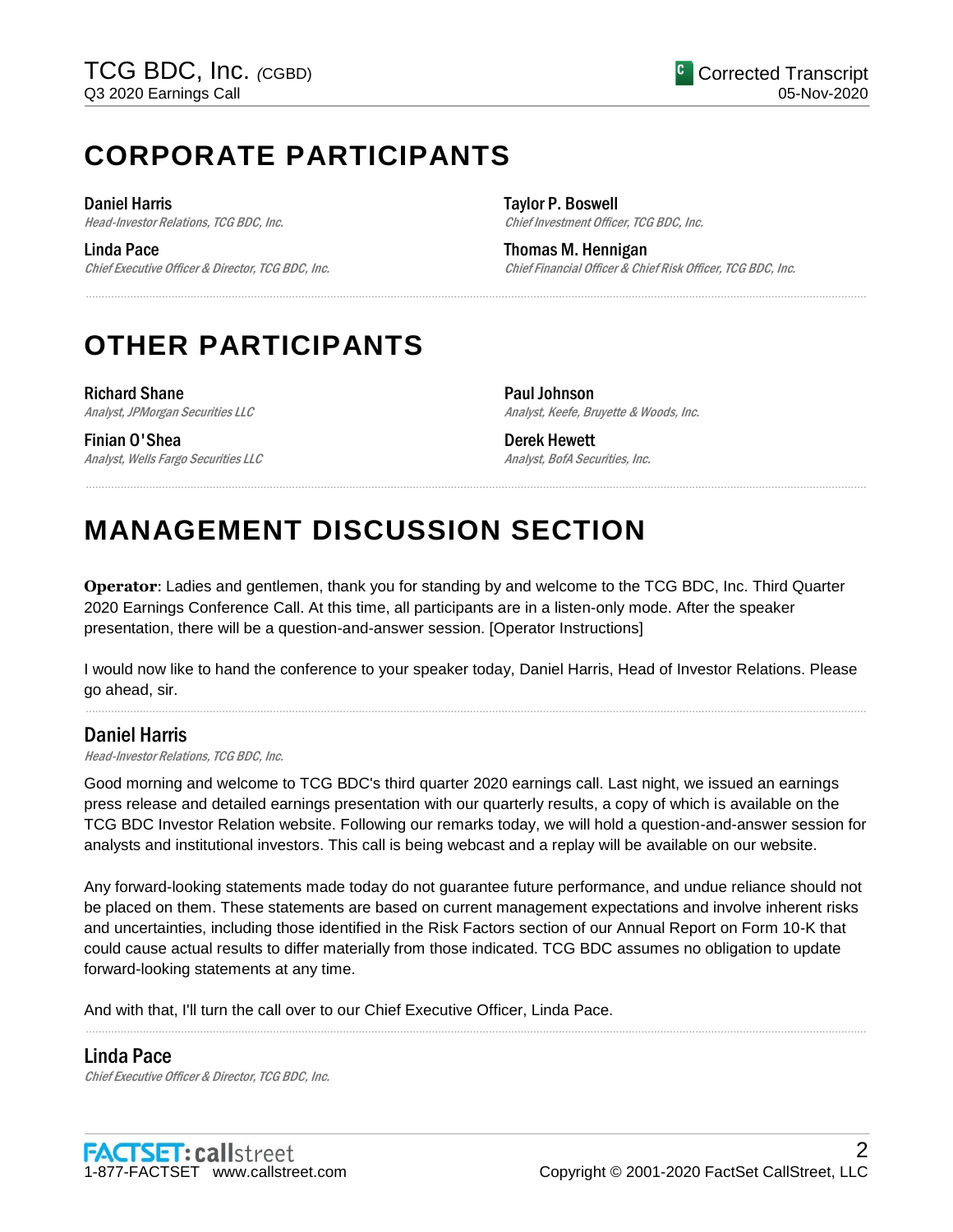# TCG BDC, Inc. *(*CGBD) Q3 2020 Earnings Call

Thank you, Dan. Good morning, everyone, and thank you for joining us on our call this morning to discuss our third quarter 2020 results. Joining me on the call today is our Chief Investment Officer, Taylor Boswell; and our Chief Financial Officer, Tom Hennigan. I'm going to focus my remarks today across three areas. First, I'll once again start with a review of our portfolio which continues to be in good shape. Second, I'll provide a quick review of our third quarter results. And third, we'll discuss all of the positive developments at TCG BDC that we've completed over the past year that has led to significantly improved performance.

Let's start with a discussion of our current credit position which was stable in the quarter and continues to perform well despite the significant economic headwinds this year. Several key measures highlight our strong and improving outlook. We had zero new non-accruals during the quarter. In fact, the number of non-accruals across our portfolio has been flat the past three quarters; and on both the fair value and cost basis, non-accruals ticked down in the quarter. The amount of investments in our risk level 3 to 5 buckets ticked down 2% sequentially during the third quarter.

Recall that, last quarter, we changed our risk rating methodology to be more forward-looking based on business trends, rather than backward-looking. So, improvement in these ratings gives us further confidence in our forward credit profile. And our watch list also continues to trend in a positive direction, and we believe the vast majority of amendment activity in our portfolio is now behind us. Along with other more granular factors, these indicators give us increased confidence in the positive trajectory of our portfolio.

Moving on to an overview of our financial results for the third quarter. We generated net investment income of \$0.36 per share, net of our preferred dividend expense. This comfortably covered our \$0.32 fixed dividend that we announced for the fourth quarter. We also announced a \$0.04 special dividend. So, in total, we have declared a \$0.36 dividend for the fourth quarter or just under a 10% ROE.

Net asset value per share increased 1.4% quarter-over-quarter to \$15.01 from \$14.80 last quarter as we had our second consecutive quarter of net gains in the portfolio. In a stable macro and market environment, we would expect a continued gradual recovery in our NAV over the coming quarters.

Lastly, I'd like to put the strong position of our business today in perspective, which highlights our improved operating outlook. Over the past year, we have undertaken significant steps, some plainly visible while others are more behind the scenes, to achieve our goal of delivering sustainable income to our shareholders.

We optimized our investment portfolio. We recently created our second joint venture shifting \$250 million of loans from our balance sheet into this vehicle. And earlier this year, we sold approximately \$200 million of loans. In both cases, these actions created capacity on our balance sheet for new investments and reduced leverage.

We also identified and quickly extinguished an underperforming strategy in our portfolio, our small borrower last out unitranche program, which helped drive improved credit performance. In addition, we focused on our investment process. We implemented a strong sector alignment for all investment professionals, installed a new head of underwriting, beefed up our origination team, and improved the process flows for all of our investment committees. We also created a stronger, all-weather balance sheet.

Over the past year, we raised \$115 million of unsecured debt and \$50 million in convertible preferred equity with limited NAV dilution and which affirmed our strong relationship with Carlyle. Financial leverage declined to 1.2 times as of 3Q from [ph] 1.6 times (00:06:05) earlier this year, and pro forma for our recent second joint venture leverage declined further to 1.0 times. Given the strength and performance of our balance sheet, as well as the incredible value we see in CGBD shares, we are now in a position to restart a steady repurchase strategy as our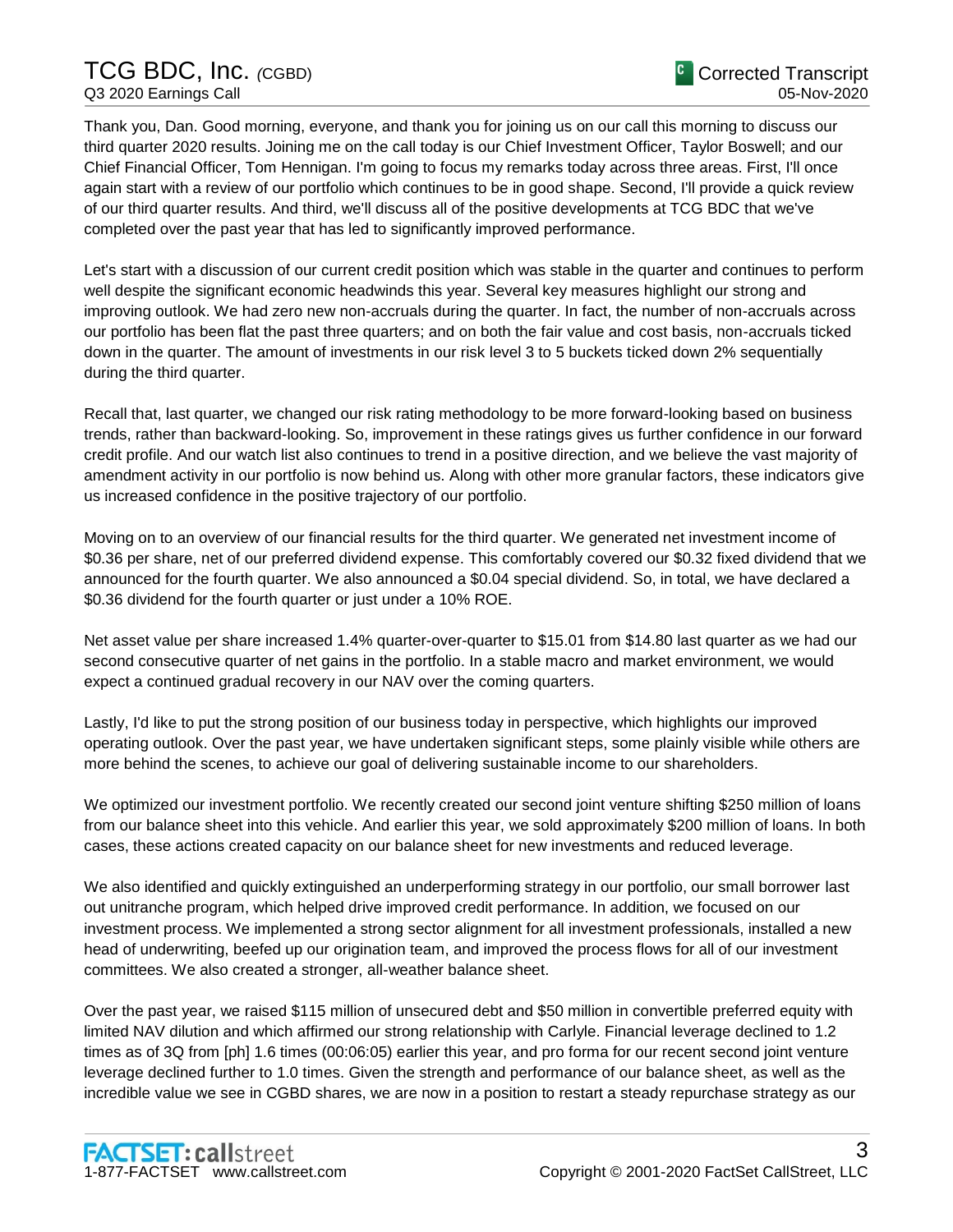trading window opens. Our board of directors recently increased our repurchase authorization to \$150 million and extended the program to November 2021.

And lastly, we set a sustainable and attractive fixed dividend. Our \$0.32 fixed dividend currently equates to a current mid-teens dividend yield with upside from special distributions, and has been set to reflect the new operating environment and exceptionally low interest rates. We are incredibly confident in our ability to deliver this level of dividend to our shareholders over the long-term. These initiatives have all been done with a focus on improving shareholder value. Our goal remains to deliver sustainable income and, while COVID impacted CGBD and our entire industry in 2020, we remain confident in our ability to meet this objective.

......................................................................................................................................................................................................................................................

Let me now turn the call over to our Chief Investment Officer, Taylor Boswell.

# Taylor P. Boswell

#### Chief Investment Officer, TCG BDC, Inc.

Thank you, Linda. As usual, I will begin today with a summary of what Carlyle's proprietary macro research is telling us about the global economy. After that, I'll provide comments on both the evolution of credit in our portfolio, as well as the new deal environment. From Carlyle's research, we witnessed the global economy continue its recovery in the third quarter, though significant dispersion has emerged across industries and geographies.

China continues to lead the global recovery, largely driven by domestic demand. In Europe, the travel and tourism sectors are bearing the brunt of the economic impact from a second wave of infections, posing risks to many southern European economies, while activity continued to improve in other areas of the continent.

In the US, the economic impact of new infections has similarly been focused in the hospitality, travel, and energy sectors. As hotel occupancy remain stuck at half capacity, airline passenger volumes hover 70% below year ago activity, and gasoline demand has stagnated 10% below 2019 levels. However, more broadly, business and consumer spending remain robust and continue to drive the US recovery, led by software and services companies and surging online spending.

More recently, we have been carefully monitoring the impact of second waves of COVID across several geographies, including the US. While our current view is that future disruptions will be less severe than those of the first half of 2020, we do not expect the path to recovery will be without volatility. This is a perspective we have held since the beginning of this crisis, and one which continues to strongly inform our portfolio management decisions at CGBD.

On the portfolio side, the last several months have generally played out as expected, transitioning out of an active period of COVID-related covenant amendments and into a third more tempered and likely longer running stage of this credit cycle. At this point, less COVID impacted borrowers are generally seeing recoveries in demand and financial performance. While for more COVID impacted borrowers, problems have been fully assessed and sufficiently addressed. As such, there are now very few known pending covenant breaches or liquidity issues across our portfolio.

In general, heavily COVID impacted borrowers have secured sufficient liquidity and covenant breathing room for the forward three- to six-quarter period, providing significant runway for value recovery to both credit and equity participants in these capital structures. CGBD's portfolio level credit metrics are evidencing these same trends. As Linda mentioned earlier, but it's certainly worth reiterating, we had no new non-accruals in the third quarter, while also experiencing positive valuation and risk ratings migration.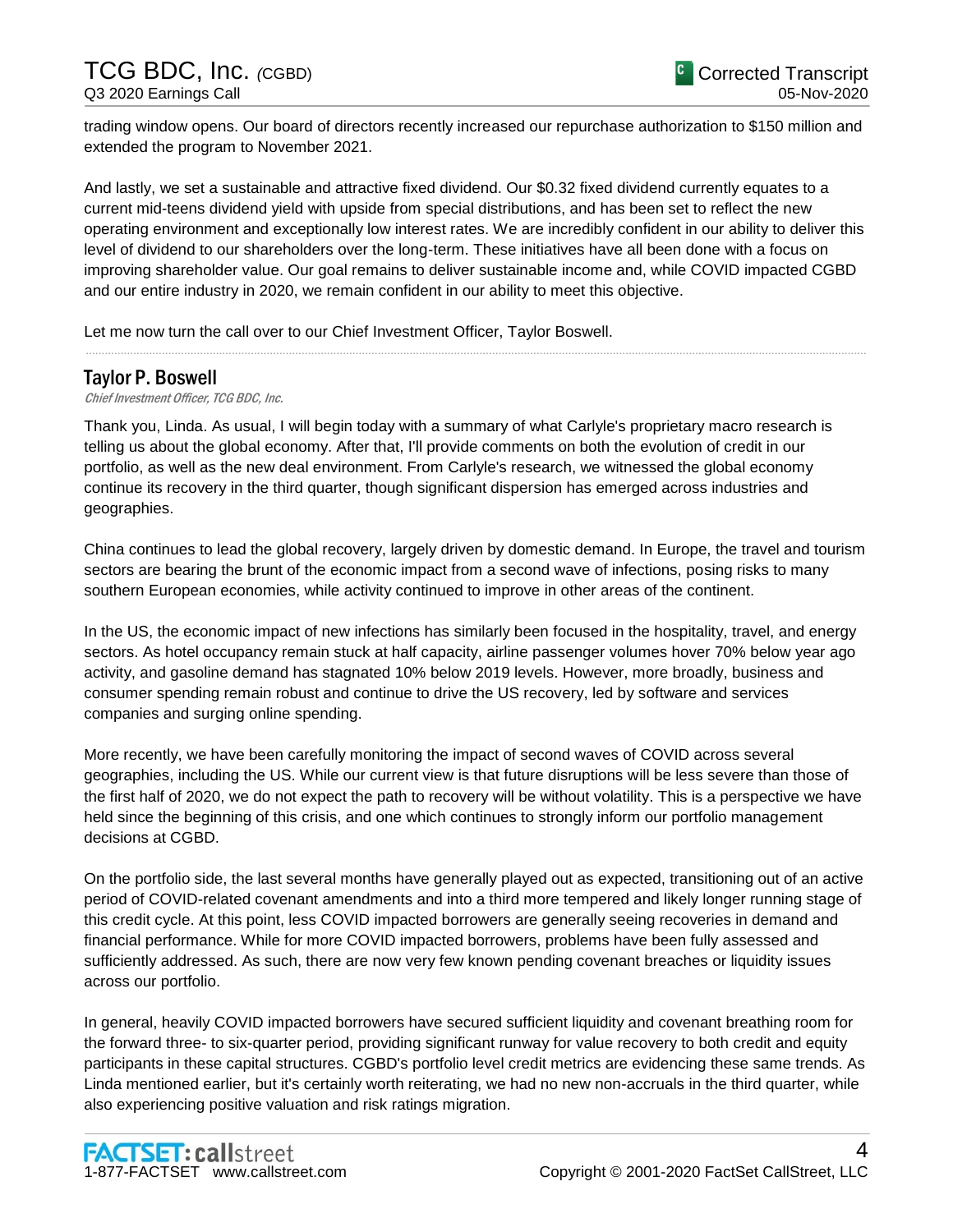With regards to new investments, the uptick in activity we noted at the time of our last call transitioned into a brisk transaction environment in recent months. Our new originations in Q2 and Q3 concentrated in attractive incremental financings, typically at low leverage points with high quality borrowers that we know well. As well as in the ABL space where we have transacted on a number of compelling opportunities.

Today, the preponderance of new deal activity is related to regular way M&A demand, both new platform and add-on acquisitions, as sale processes delayed by COVID resume while others seek to transact ahead of potential changes in tax and regulatory regimes. With higher transaction activity, we expect both repayments and new deployment to increase in the coming quarters. Concurrently, we are also seeing a normalization of the competitive environment, with syndicated markets reopening and the private credit market continuing on its path to healing.

Competition for assets in the technology and healthcare spaces has been particularly robust, while other profiles continue to offer differentiated relative value. That said, more broadly speaking, spread, leverage, and documentation terms generally remain comparable to or more favorable than the pre-COVID market. In our estimation, it remains an attractive environment for new deployment and we are very active across our footprint.

Before concluding my comments, allow me to share a few additional thoughts. First, let me say how pleased I am by the performance of our team here at Carlyle through the last several quarters. It feels as if we have compressed an entire economic cycle and the five years' worth of hard work that come with it into just six months. Layering on top of that, the personal challenges this crisis has thrown at many has only increased the degree of difficulty. We are deeply appreciative and proud of the team's efforts.

Second, it should also be noted that the cycle is, in many respects, the first severe credit test for what is a young private credit industry, given that the preponderance of this market's growth and evolution have occurred in the relatively benign environment of the last 10 years. Encouragingly, both in our portfolio and across the market, we largely see evidence of an asset class performing well and as expected, given the severity of the economic shock. For this and other reasons mentioned here, we have confidence in our ability to deliver for our shareholders going forward.

As always, we thank you for your continuing support. I'll hand the call over to Tom Hennigan, our CFO. Tom?

......................................................................................................................................................................................................................................................

## Thomas M. Hennigan

Chief Financial Officer & Chief Risk Officer, TCG BDC, Inc.

Thank you, Taylor. Today, I'll begin with a review of our third quarter earnings. Then, I'll provide further detail on the portfolio and our balance sheet position. As Linda previewed, we had another stable quarter of total income generation, particularly given the macroeconomic backdrop and some of the earnings headwinds we discussed last quarter.

Total investment income for the third quarter was \$43 million, down from \$45 million in the prior quarter. The decrease was driven by a couple of factors. First, the decrease in interest income on the core investment book, driven primarily by a lower average invested loan balance. However, despite the low rate environment, our portfolio yield increased slightly from the second quarter.

And second, lower amendment and underwriting fees. Total expenses were \$22 million in the quarter, down from \$24 million last quarter. The largest component of the decrease was, again, interest expense due to lower LIBOR, as we had the benefit of a full quarter of low LIBOR on our liabilities, while most assets in the portfolio benefited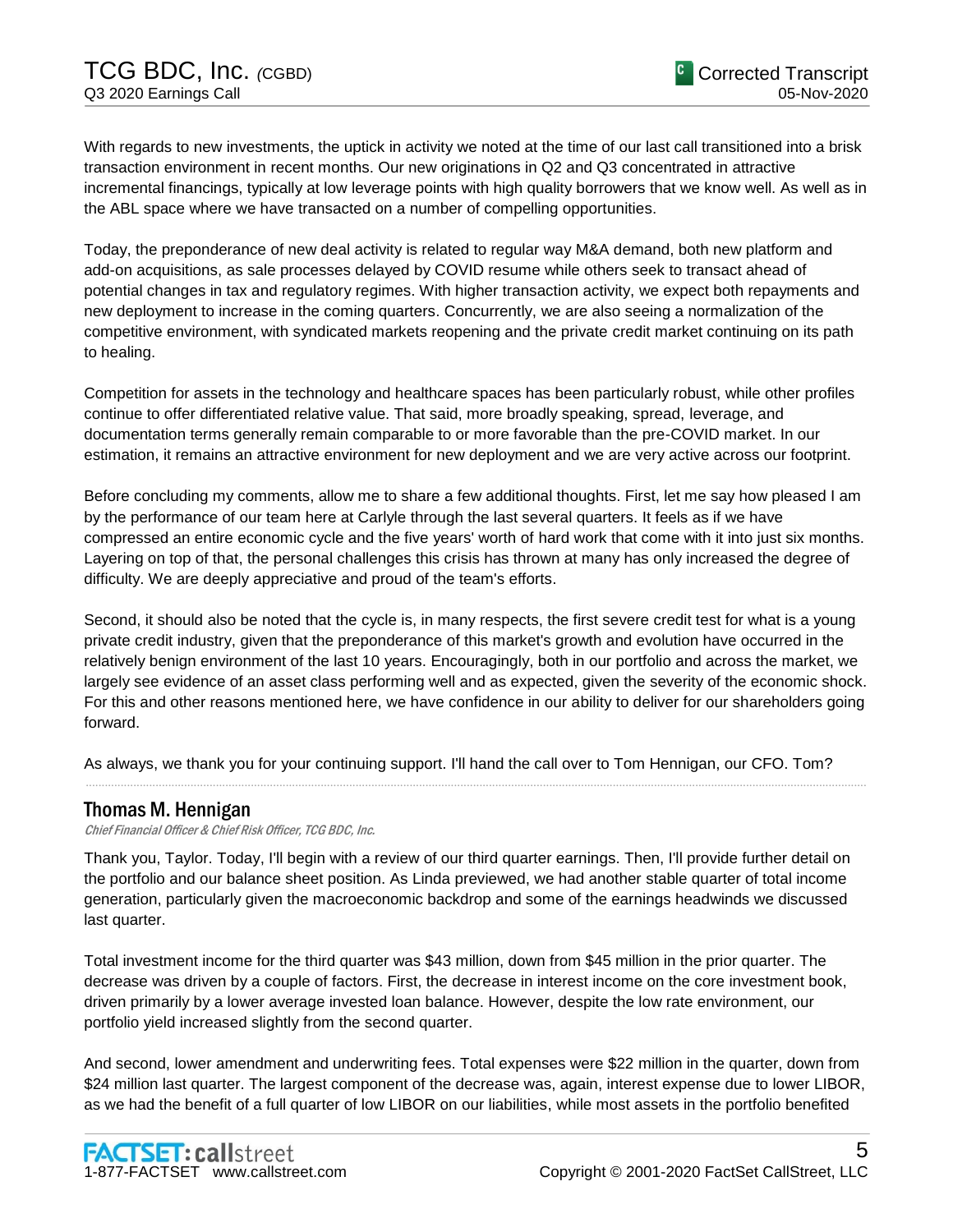from LIBOR floors. This resulted in net investment income for the quarter of \$20 million or \$0.36 per common share, which is right in line with the general guidance we provided last quarter when we reset the regular dividend.

On November 2, our board of directors declared the dividends for the fourth quarter of 2020, as Linda noted, at a total level of \$0.36 per share, which is payable to shareholders of record as of the close of business on December 31. And I'll reiterate, we remain very confident in our ability to meet the \$0.32 regular dividend and anticipate continuing to pay special dividends each quarter that'll be sized based on the prior quarter's actual earnings.

Moving on to the JV's performance. The dividend yield on our equity was about 11% in the third quarter. Again, consistent with the 9% to 11% expected range. Following very light repayments across the BDC and JV portfolios over the last two quarters, we've seen a sharp increase in expected repayment activity this quarter, particularly at the JV, so this could weigh on JV earnings and distributions in coming quarters. On [ph] the valuations (00:15:15), our total aggregate realized and unrealized net gain was \$12 million for the quarter. Similar to the second quarter, we saw valuations increase based on the continued rebound in market benchmark yields and our stable-toimproving credit outlook.

With reference to the buckets I outlined last quarter, first, performing lower COVID impacted names plus our equity investment in the JV, which accounts for a combined 70% of fair value at September 30, increase in value about \$17 million compared to June 30. The assets that had been underperforming pre-pandemic, some which have COVID exposure, were flat on an aggregate basis. The second consecutive quarter of stability. The final category is the moderate to heavier COVID impacted names. Similar to last quarter, we attempted to be appropriately conservative in our assessment of these names, which resulted in a \$5 million markdown across these investments.

I'll turn next to a more granular look at the portfolio and related activity. We continue to be encouraged by the outperformance of our borrowers, relative to our expectations set back in March when we've conducted a full reunderwriting of our portfolio. That outperformance ranges from recovery in revenue and EBITDA to fewer financial covenant issues to overall improved borrower liquidity. This is very evident in the revolver activity across our borrowers. Utilization levels across revolvers, historically about 20%, increased to almost 65% in early April, but now has normalized close to pre-pandemic levels. That said, [ph] what's (00:16:53) largely behind us now, we definitely experienced [ph] a normal (00:16:55) uptick in a more material amendment activity during the third quarter and into early October.

Dating back to March, we've closed credit enhancing amendments for about 20% of our debt investments at fair value, which is up from about 7% at the end of the second quarter. These amendments typically included some combination of increased economics, tightening of documentation terms and, when necessary, sponsor equity to support liquidity. For over half these amendments, we received additional yield which added, on average, 125 basis points of spread on those investments. And you won't see this until next quarter's filings, but in early October, we completed balance sheet restructurings for two investments that were already on non-accrual status as of September 30. In both cases, [ph] where they (00:17:41) lenders now in the controlling equity seat, we're better-positioned to drive longer-term recoveries.

I'll finish with a review of our financing facilities and liquidity. Total debt outstanding was about \$1.1 billion at quarter end, that's up about \$40 million from June 30, based on the modest net deployment for the quarter. Both statutory leverage and net financial leverage were roughly flat at 1.3 times and 1.2 times, respectively. However, net financial leverage improved to about 1.0 times after giving effect to the recent closing of our second JV.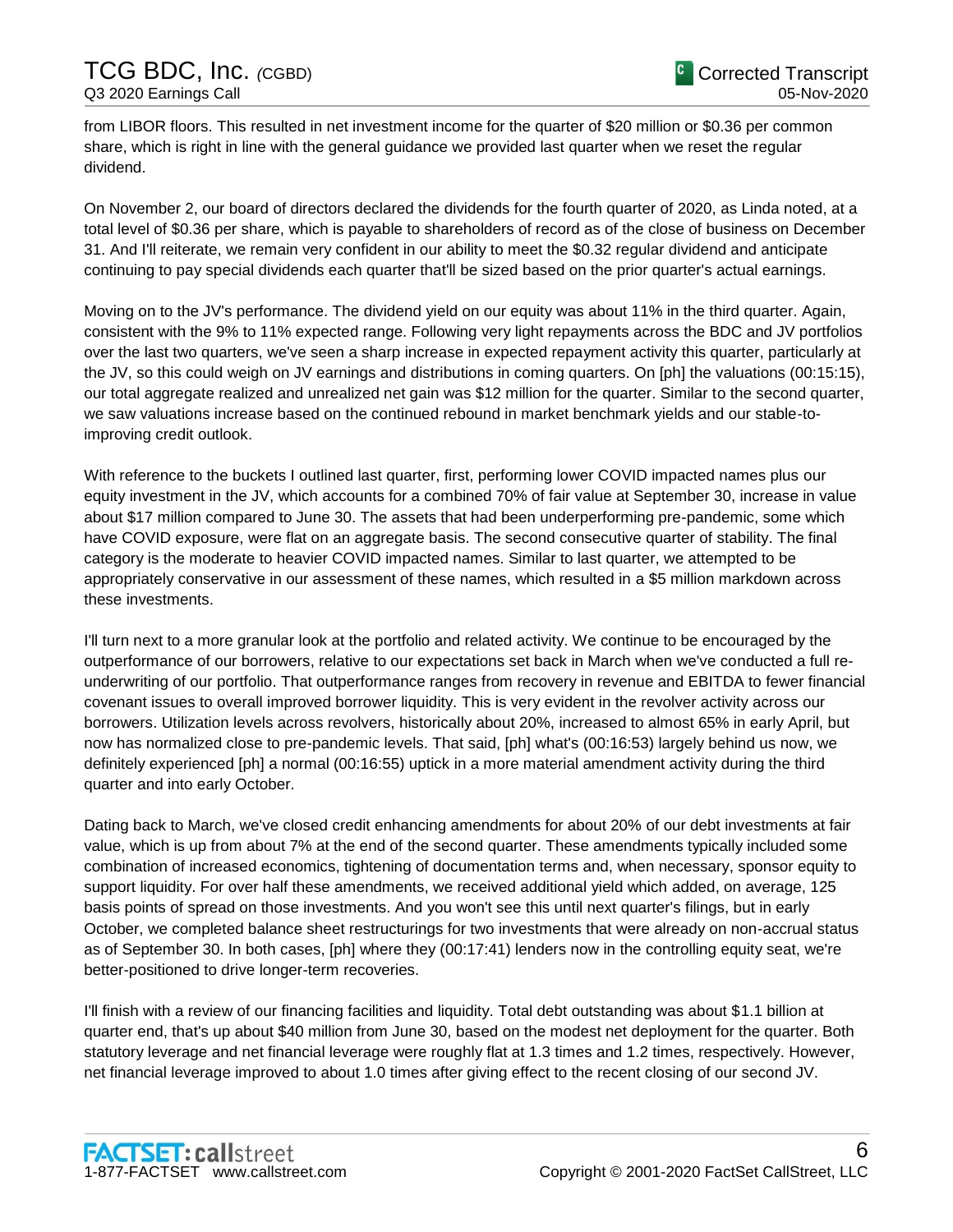TCG BDC, Inc. *(*CGBD) Q3 2020 Earnings Call

Let me provide a bit more color on this new investment vehicle, which closed on November 3. It consists of a portfolio of \$250 million of assets contributed by CGBD and is generally representative of our current portfolio. It's intended to be an extension of our existing investment strategy, and the underlying financing vehicle has an initial 18 months reinvestment period. CGBD maintains an 84% equity interest but governance is shared with our partner so the vehicle is not consolidated on the balance sheet. Initial use of debt proceeds will be to repay debt.

With the improved leverage and liquidity profile provided by this transaction, we feel very well-positioned going forward whether to withstand another possible leg down in the economy from the second wave or under more normalized market conditions to pursue both attractive new investment opportunities and share repurchases.

With that, let me turn the call back over to Linda for some closing remarks.

# Linda Pace

Chief Executive Officer & Director, TCG BDC, Inc.

Thank you, Tom. Delivering a sustainable dividend to our shareholders alongside a stable or growing NAV are our top priorities, which all begins with strong credit performance. We're on the right track to deliver on these goals for our shareholders. Thank you all for your time and attention this morning, and I'll now turn the call back over to the operator for Q&A.

......................................................................................................................................................................................................................................................

......................................................................................................................................................................................................................................................

# **QUESTION AND ANSWER SECTION**

**Operator**: Thank you. [Operator Instructions] Our first question comes from Rick Shane with JPMorgan. Your line is now open.

......................................................................................................................................................................................................................................................

Richard Shane<br>Analyst, JPMorgan Securities LLC **Richard Shane**<br>Analyst, JPMorgan Securities LLC

Hey. Good morning, everybody, and thanks for taking my questions. I'd love to go through the [ph] core (00:20:02) investments on non-accrual and put them in context of their maturity dates. When we look at Central Security and Derm Growth; Central Security is a 2021 maturity, Derm Growth is a 2022. Based on the timeline on – of when they went on non-accrual, it appears that that was idiosyncratic because it was before any COVID-19 related write-downs. I'm curious what the sort of outlook for both of those is, particularly Central Security, given the timeline to maturity?

......................................................................................................................................................................................................................................................

#### Thomas M. Hennigan

**Thomas M. Hennigan**<br>Chief Financial Officer & Chief Risk Officer, TCG BDC, Inc.  $\mathcal{L}$ 

Hey. Good morning, Rick. Thanks for the questions. This is Tom. On both those, you're correct in they were idiosyncratic credit issues not related primarily to COVID. On Central Security, [ph] I'll note (00:20:56), that was one of the transactions that we restructured in early October. So, that deal now, I'll say, has a new capital structure fit for the earnings profile and an extended maturity date. So, that one, we have appropriately restructured. Dermatology Associates is one we are – we have been engaged and remain engaged and we anticipate a similar [ph] resolution (00:21:23) on that transaction or that current capital structure within, let's call it, the next couple of quarters.

......................................................................................................................................................................................................................................................

Richard Shane **Richard Shane**<br>Analyst, JPMorgan Securities LLC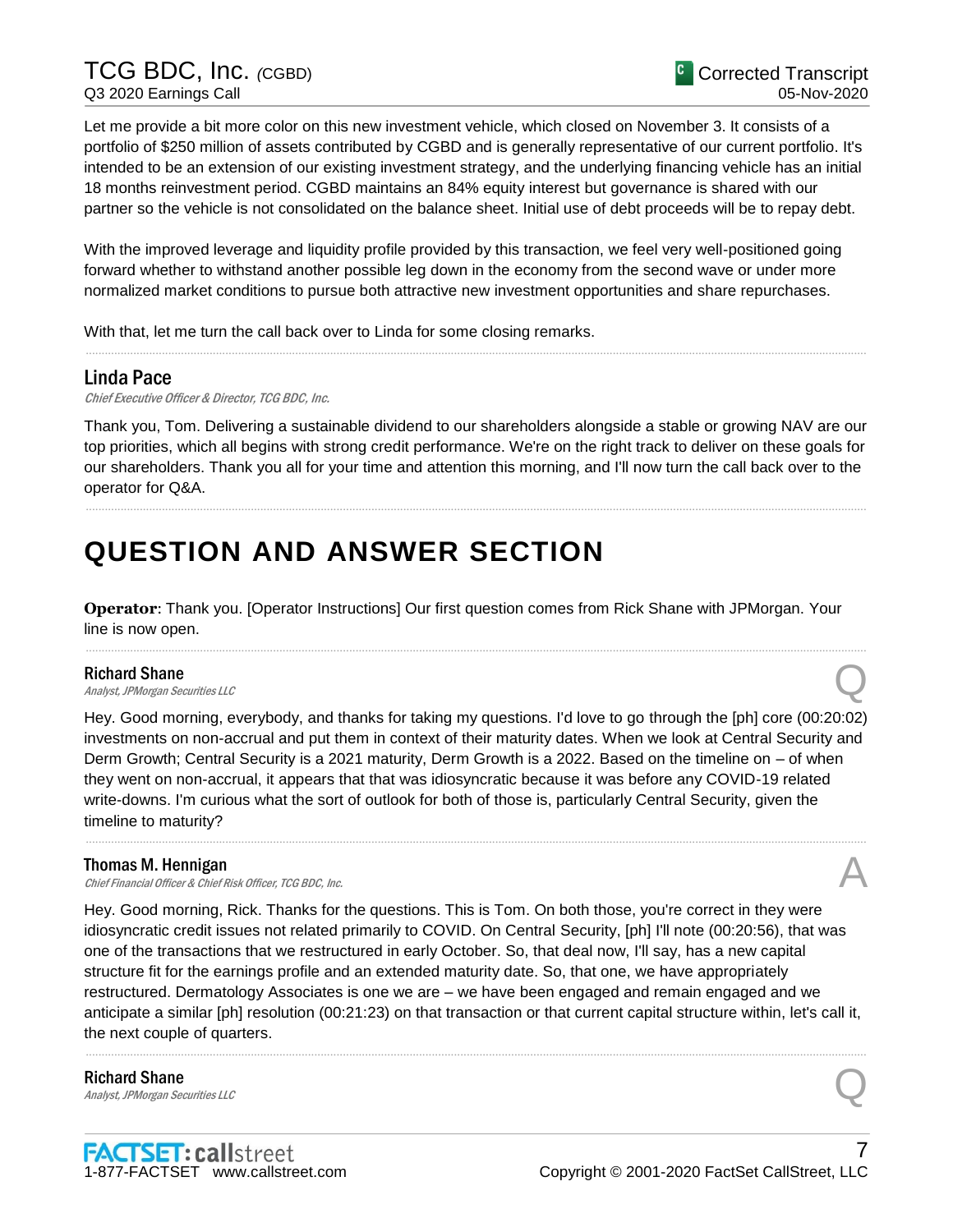# TCG BDC, Inc. *(*CGBD) Q3 2020 Earnings Call

Got it. Okay. That's helpful. And then, moving to the two investments that are potentially more COVID related. Direct Travel, obviously, that appears to be highly correlated to what's gone on with developments there. That's maturing in 2021. How are the sponsors behaving and how are they looking towards that maturity? And then – and I apologize if I mispronounce it, but SolAero Technologies – I can't figure that one out. That business, in theory, making panels – or excuse me, solar panels for satellites shouldn't be impacted, but it does look like SoftBank pulled financing, potentially related to COVID-19 issues. Is that business fundamentally impacted? And by the way, I'm sorry, pulled financing of their largest customer, I should say.

......................................................................................................................................................................................................................................................

#### Thomas M. Hennigan

**Thomas M. Hennigan**<br>Chief Financial Officer & Chief Risk Officer, TCG BDC, Inc.  $\sim$ 

Right. Good observation. So, on SolAero, that's a deal we actually restructured about a year and a half ago that had just fundamental issues based on the industry. [ph] Solid (00:22:38) industry is just highly cyclical. And you're exactly right, that business had had some issues based on its ties to OneWeb. That's one that we're in the equity seat in that transaction. And it's one that we see a positive resolution going forward, or at least we're in negotiations and hoping to have positive resolution in terms of that company turning the corner and working with their top customer OneWeb, as OneWeb emerges from their bankruptcy.

......................................................................................................................................................................................................................................................

......................................................................................................................................................................................................................................................

Richard Shane<br>Analyst, JPMorgan Securities LLC **Richard Shane**<br>Analyst, JPMorgan Securities LLC

Got it. And then, on Direct Travel just...

#### Thomas M. Hennigan

Chief Financial Officer & Chief Risk Officer, TCG BDC, Inc.

Right. Direct Travel – yeah, Direct Travel, probably one of if not the most severely COVID-impacted name on our books. And that was the other transaction – I noted we had two deals that restructured, that deal also restructured in early October timeframe. And the lenders, again, supporting that business and we are the majority owners going forward and providing the capital for that business.

......................................................................................................................................................................................................................................................

#### Richard Shane

**Richard Shane**<br>Analyst, JPMorgan Securities LLC

Got it. Okay. Great. Thank you. Thank you very much. And sorry, if I re-covered some materials, we've had so many companies report today. It's a blur. I apologize.

......................................................................................................................................................................................................................................................

#### Thomas M. Hennigan

**Thomas M. Hennigan**<br>Chief Financial Officer & Chief Risk Officer, TCG BDC, Inc.  $\sim$ 

No, no. No problem at all. And Rick, one thing I will say, is that each – all four of those situations, what I'd highlight is, we are the – our original debt and existing debt is in the first lien position. In each case – in three cases, the lenders either now own the equity or we anticipate will own the equity. So, we think we're in a good position based on our seniority and based on our equity position to drive strong outcomes and recoveries in those situations.

......................................................................................................................................................................................................................................................

......................................................................................................................................................................................................................................................

#### Richard Shane

**Richard Shane**<br>Analyst, JPMorgan Securities LLC

Great. Hey, Tom, thank you so much.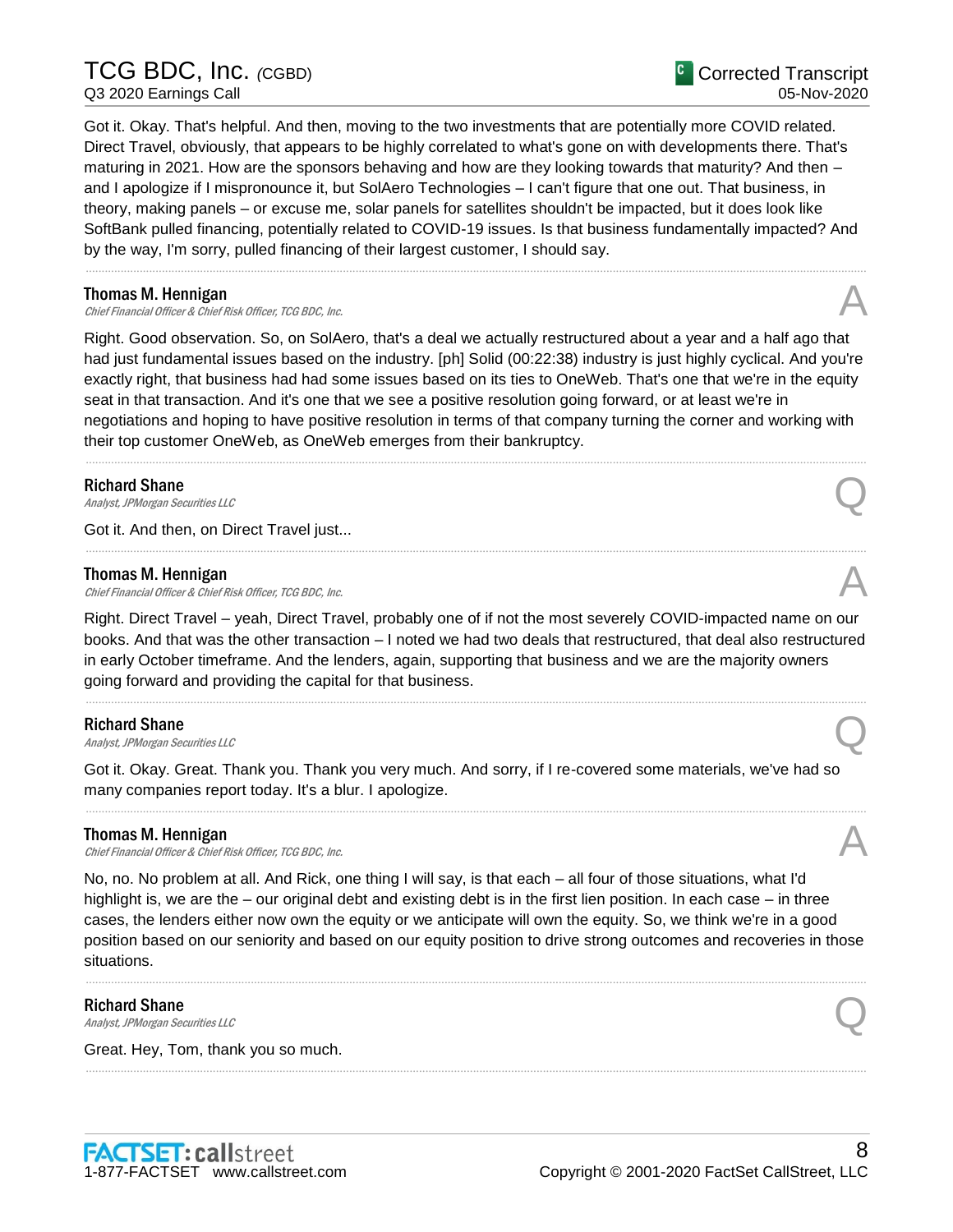#### Thomas M. Hennigan

Chief Financial Officer & Chief Risk Officer, TCG BDC, Inc.

#### Sure.

**Operator**: Thank you. Our next question comes from Finian O'Shea with Wells Fargo. Your line is now open.

......................................................................................................................................................................................................................................................

......................................................................................................................................................................................................................................................

#### Finian O'Shea

**Finian O'Shea**<br>Analyst, Wells Fargo Securities LLC

Hi. Good morning. Thanks. I'll reiterate Rick's comments. My questions might be a bit elementary here. But can you first talk about the NAV improvement? You had a bit less of a write-up than many of your peers. Is this a function of a name or two idiosyncratically or is it less of a benchmark spread enhancement? Any color you'd provide there?

......................................................................................................................................................................................................................................................

#### Thomas M. Hennigan

Chief Financial Officer & Chief Risk Officer, TCG BDC, Inc.

Hey, Fin. It's Tom. When we look at, across the board, I mentioned our three buckets and categories, the performing book, primarily valuations up based on stable credit and outlook, an improving credit outlook, and then the benchmark yields improving. I think our legacy underperforming yields are flat, so we feel really good about those in terms of just stability. And again, those are more driven based on enterprise value and not necessarily market benchmark yields.

And then, that last bucket, the COVID bucket, is where we saw a little bit more deteriorations, mostly with that Direct Travel investment. I've mentioned the \$5 million, that represented more than half that bucket, the declines, and that valuation went from roughly [ph] 80 to 70 (00:25:48) round numbers. So, I'd say that limited on the idiosyncratic besides Direct Travel, we think overall, we fell really good about the overall performance of the book in what we call modest migration upward, and we expect to continue to see that migration going forward.

......................................................................................................................................................................................................................................................

#### Linda Pace

Chief Executive Officer & Director, TCG BDC, Inc.

Yeah. And Fin, it's Linda. Let me just add that, as Tom kind of explained on the – to Rick on his question, we were pretty busy in the third quarter sort of getting resolution on some of these restructured names and what not. So, now that that's kind of set, what we see given how we – our visibility into the portfolio now is kind of a path to just continued improving NAV. So, we feel pretty good about what's on the horizon. And would kind of guide you to not necessarily a step function up, but kind of slow and steady progress on increasing NAV.

......................................................................................................................................................................................................................................................

#### Finian O'Shea

**Finian O'Shea**<br>Analyst, Wells Fargo Securities LLC

That's helpful. And on the second joint venture, can you just go through the sort of basics of kind of what segment of loans will go in there and what its leverage will look like as well? ......................................................................................................................................................................................................................................................

#### Thomas M. Hennigan

Chief Financial Officer & Chief Risk Officer, TCG BDC, Inc.

Hey, Fin. Sure. It's Tom. Maybe best way to – if we compare it to what I'll call JV one. The existing JV, JV one, focuses primarily on first lean loans with a lower price point of, let's say, [ph] L plus 400 (00:27:38) and that vehicle has ranged anywhere from – I think the target leverage [ph] originally at (00:27:42) 5 times. Right now, we're running at about half that, 2.5 times. The distinction – this JV two is primarily more unitranche loans and a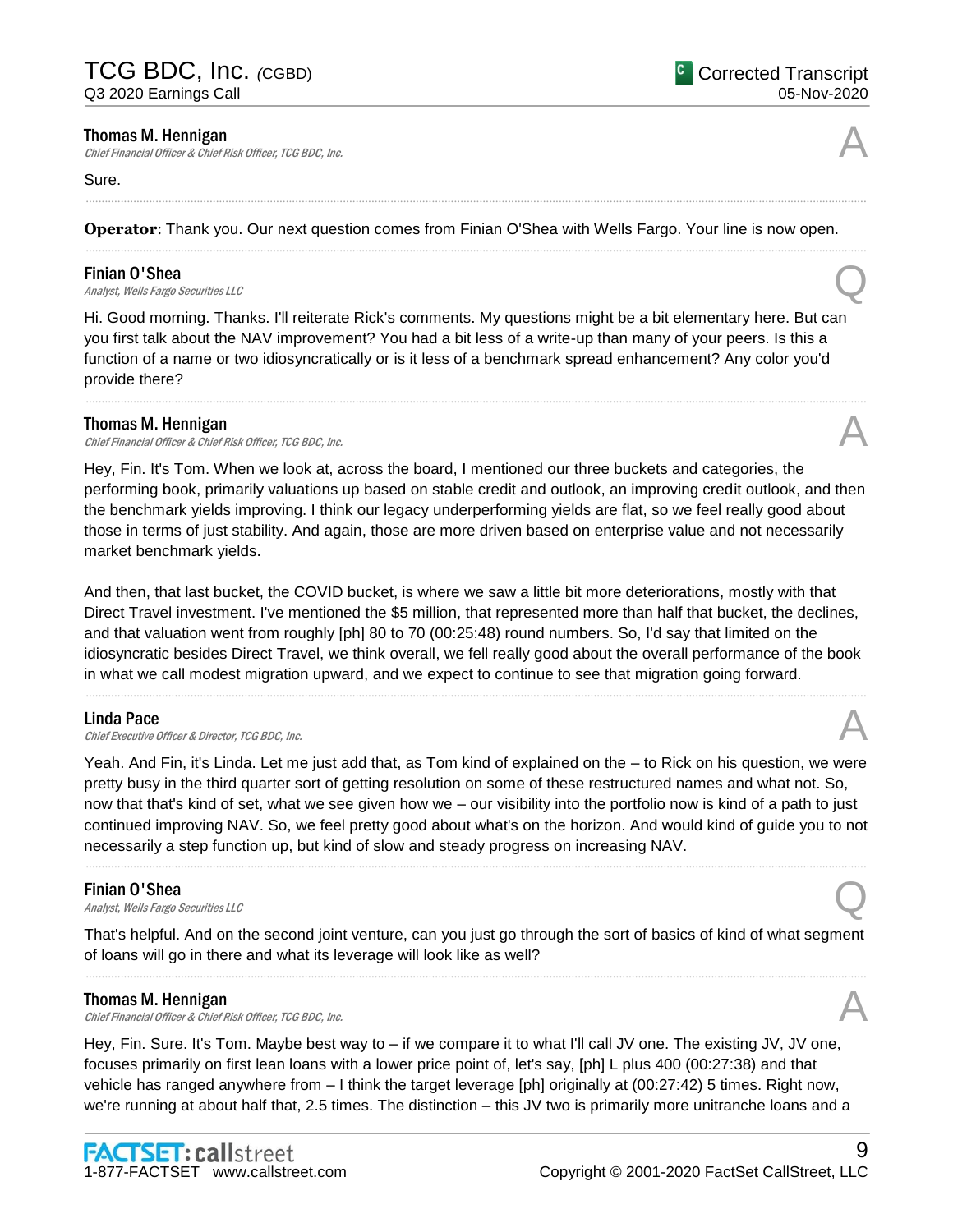higher percentage of second liens so the weighted average spread in that portfolio was right around [ph] L plus 6 (00:27:56). And based on a little bit more risk in that book, the leverage is lower. The leverage will only be 1.7 times that that's a singular credit facility with a 63% advance rates payment.

......................................................................................................................................................................................................................................................

......................................................................................................................................................................................................................................................

## Finian O'Shea

**Finian O'Shea**<br>Analyst, Wells Fargo Securities LLC

Okay. That's helpful.

## Taylor P. Boswell

**Taylor P. Boswell**<br>Chief Investment Officer, TCG BDC, Inc.  $\mathcal{A}$ 

And, Fin, it's Taylor. Maybe I'll just touch on the strategic rationale there quickly as well. We really think that's a transaction that servers us well in any variance of the forward macroeconomic scenario. So, in a downside case, of course, liquidity enhancing and the like; in a base case or an upside case, frees up a fair amount of balance sheet for us to both pursue this new investment environment which we regard as attractive, and also get going again on the share repurchase front.

......................................................................................................................................................................................................................................................

#### Finian O'Shea

**Finian O'Shea**<br>Analyst, Wells Fargo Securities LLC

Yep and that sort of just segues to my last question and I'll hop off. Where does this pro forma – your 1 times, is that about where you want to be given, obviously, what we've gone through in COVID and – but you have, obviously, the opportunity buyback stocks. There's a few moving parts. So, just like where, if your leverage profile target has changed at all in light of these joint ventures in today's environment? Thank you.

......................................................................................................................................................................................................................................................

......................................................................................................................................................................................................................................................

......................................................................................................................................................................................................................................................

......................................................................................................................................................................................................................................................

#### Taylor P. Boswell

**Taylor P. Boswell**<br>Chief Investment Officer, TCG BDC, Inc.  $\mathcal{A}$ 

Sure.

Thomas M. Hennigan Chief Financial Officer & Chief Risk Officer, TCG BDC, Inc.

Sure, Finian.

Taylor P. Boswell **Taylor P. Boswell**<br>Chief Investment Officer, TCG BDC, Inc.  $\mathcal{A}$ 

I think – oh, go ahead Tom, you pick this one up.

#### Thomas M. Hennigan

Chief Financial Officer & Chief Risk Officer, TCG BDC, Inc.

Oh, sure. What I can say is, Fin, again, with our focus on net financial leverage, that's the 1.0 times. And I think we still feel very comfortable based on the composition of our current portfolio, the composition of both JVs ,that running in that – anywhere from 1.0 times, right now we're or at the lower end up to 1.4 times, we think ultimately we're very comfortable settling right in the middle of that range, and we anticipate we'll continue to operate within the range.

Obviously, it's a low end now, which is, quite frankly, we feel very good about based on just more uncertainty in the market with COVID cases rising, who knows what's going to happen, a noise with the elections. We feel very well-positioned right now to feel that we're at a lower leverage position in case things turn negative. But also,





10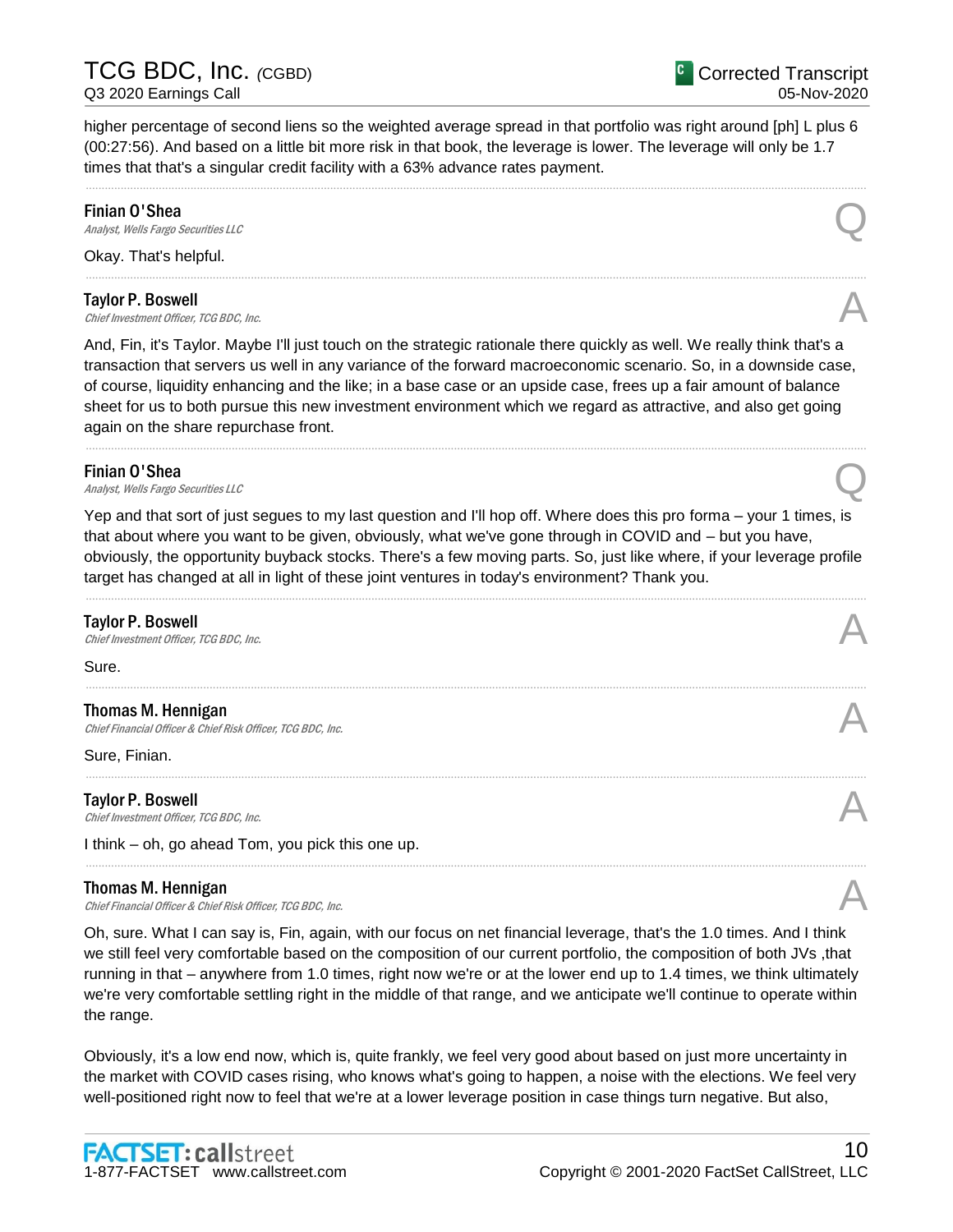we're seeing quite frankly right now a lot of very attractive opportunities in the markets. So, to potentially put new money to work and then, as we noted, the share buyback. But we expect to remain again in that 1.0 times to 1.4 times range as a target.

......................................................................................................................................................................................................................................................

#### Linda Pace

**Linda Pace**<br>Chief Executive Officer & Director, TCG BDC, Inc.

Yeah. And it's Linda. Just to sort of to drive it home, Fin, we do continue to see really good value in CGBD shares. So, we're looking forward to restarting the repurchase program. And in the past, we weren't market timers, right, we just kind of – we did it really steady Eddie and we would take that that same position going forward.

......................................................................................................................................................................................................................................................

......................................................................................................................................................................................................................................................

......................................................................................................................................................................................................................................................

......................................................................................................................................................................................................................................................

#### Finian O'Shea

**Finian O'Shea**<br>Analyst, Wells Fargo Securities LLC

Sure. That's all from me and congratulations on a very good quarter here.

#### Thomas M. Hennigan

**Thomas M. Hennigan**<br>Chief Financial Officer & Chief Risk Officer, TCG BDC, Inc.  $\sim$ 

Thank you, Fin.

**Operator**: Thank you. Our next question comes from Paul Johnson with KBW. Your line is now open.

#### Paul Johnson

**Paul Johnson**<br>Analyst, Keefe, Bruyette & Woods, Inc.

Hey, good morning guys. Thanks for taking my questions. Both have already been asked, but two short questions. One, I was just curious, the slight tick up in portfolio yield this quarter, was that driven more upon [ph] amendments (00:31:31) that – this quarter and last or was there something else driving that?

......................................................................................................................................................................................................................................................

#### Thomas M. Hennigan

Chief Financial Officer & Chief Risk Officer, TCG BDC, Inc. A

Hey, Paul. It's Tom. That's exactly right. The 10 basis points is roughly the 125 basis points across roughly 10% of the portfolio.

......................................................................................................................................................................................................................................................

#### Paul Johnson

**Paul Johnson**<br>Analyst, Keefe, Bruyette & Woods, Inc.

Okay. Great. And then, my last question is just on the [audio gap] (00:31:53) you guys issued from the adviser. I'm just curious if that's something that is possible to be retired early? And I also realize that there's a conversion price attached to that, that's something you would evaluate, retiring if the price [indiscernible] (00:32:11) of the conversion price or if you have any sort of plans with the preferred?

......................................................................................................................................................................................................................................................

#### Linda Pace

**Linda Pace**<br>Chief Executive Officer & Director, TCG BDC, Inc.

I'll take that. Carlyle, obviously, is a strategic investor in the BDC and the investment is looked at with that eye. It's – we're clearly long-term constituents with that money coming from the firm. So, never say never, but there's really not an eye towards what you're talking about right now. It's kind of looked at as a key part of our of our balance sheet and is meant to be able to position us to have not only an appropriate leverage profile and an allweather balance sheet, as we mentioned, but really to be in a position to act accordingly when we see good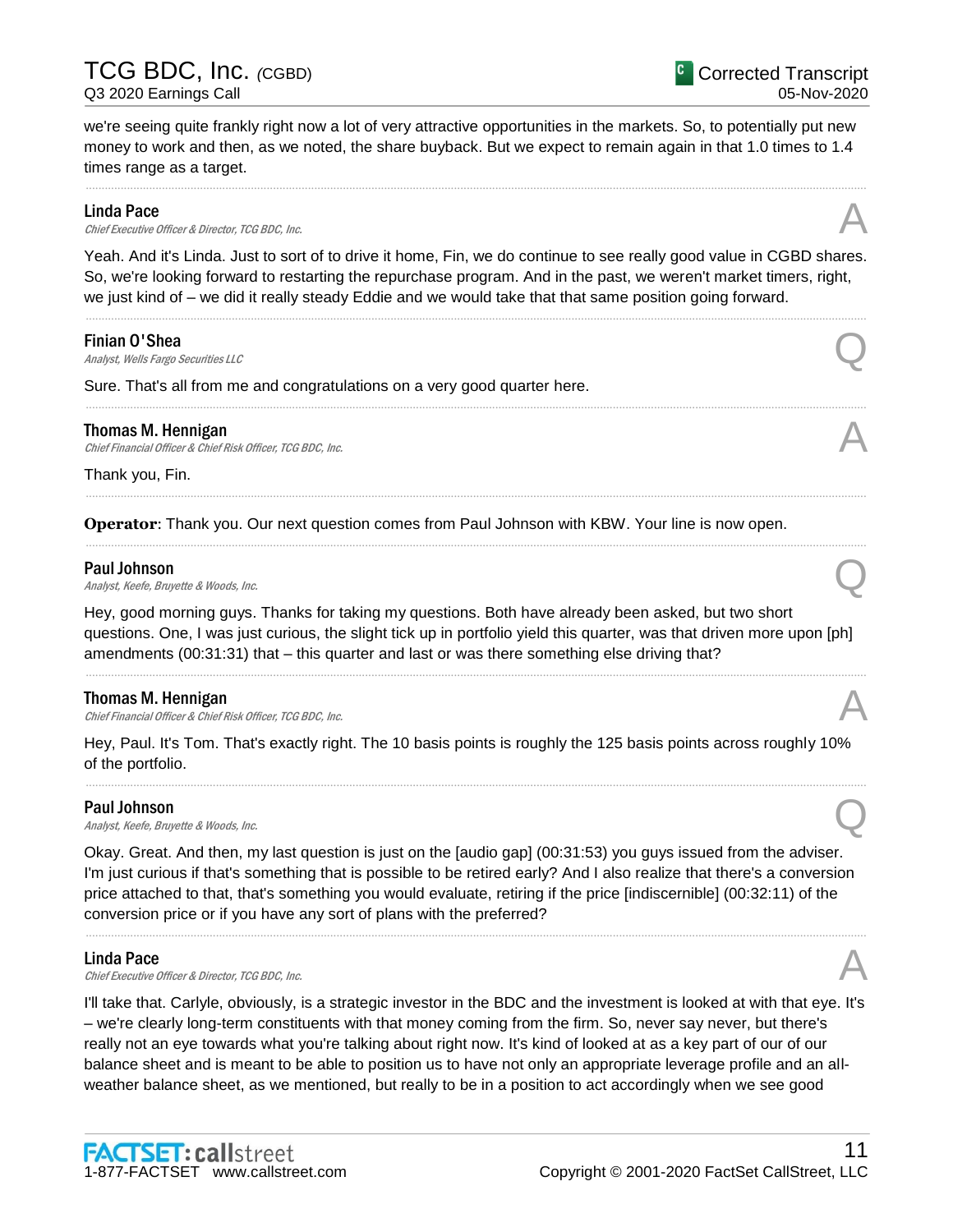opportunities to put money to work in the market. So, I would – if I would caution you to look at it as kind of a longterm piece of capital in our balance sheet. ......................................................................................................................................................................................................................................................

### Paul Johnson

**Paul Johnson**<br>Analyst, Keefe, Bruyette & Woods, Inc.

Okay. Thank you very much. That's all for me.

### ...................................................................................................................................................................................................................................................... **Operator**: Thank you. Our next question comes from Derek Hewett with Bank of America. Your line is now open. ......................................................................................................................................................................................................................................................

### Derek Hewett

**Derek Hewett**<br>Analyst, BofA Securities, Inc. Q

Good morning, everyone. My first question is more of a clarification. So, what is that – the target leverage of 1 times to 1.4 times? Was that based off of regulatory or statutory leverage or was that purely financial leverage?

......................................................................................................................................................................................................................................................

### Thomas M. Hennigan

Chief Financial Officer & Chief Risk Officer, TCG BDC, Inc.

Hey, Derek. It's Tom. To clarify, the 1.0 times to 1.4 times currently right now, we look at it and manage the business based on net financial leverage.

**Derek Hewett**<br>Analyst, BofA Securities, Inc. **Derek Hewett**<br>Analyst, BofA Securities, Inc. Q

[ph] Net fi (00:34:07), okay. Great. And then, how should we think about the kind of the ongoing special dividend in terms of size in that? Is it more formulaic or are there other considerations being made? ......................................................................................................................................................................................................................................................

......................................................................................................................................................................................................................................................

#### Thomas M. Hennigan

Chief Financial Officer & Chief Risk Officer, TCG BDC, Inc.

Hey Derek. It's Tom again. Right now, our – we'll call it our run rate earnings, we feel very comfortable that, give or take each quarter, based on repayment activity fees, that will be in the mid-30s territory. We'll call that our current normalized earnings. So, we anticipate, every quarter, we'll be paying the stated \$0.32 plus, effectively, the outperformance above \$0.32.

......................................................................................................................................................................................................................................................

#### Derek Hewett

**Derek Hewett**<br>Analyst, BofA Securities, Inc. Q

Okay.

#### Thomas M. Hennigan

Chief Financial Officer & Chief Risk Officer, TCG BDC, Inc.

Just like we did – much like the third quarter, we earned \$0.36, so we declared a \$0.32 plus we're going to pay the \$0.04 next quarter.

......................................................................................................................................................................................................................................................

......................................................................................................................................................................................................................................................

**Derek Hewett**<br>Analyst, BofA Securities, Inc. **Derek Hewett**<br>Analyst, BofA Securities, Inc. Q

Okay. Understood. Great. Thank you.